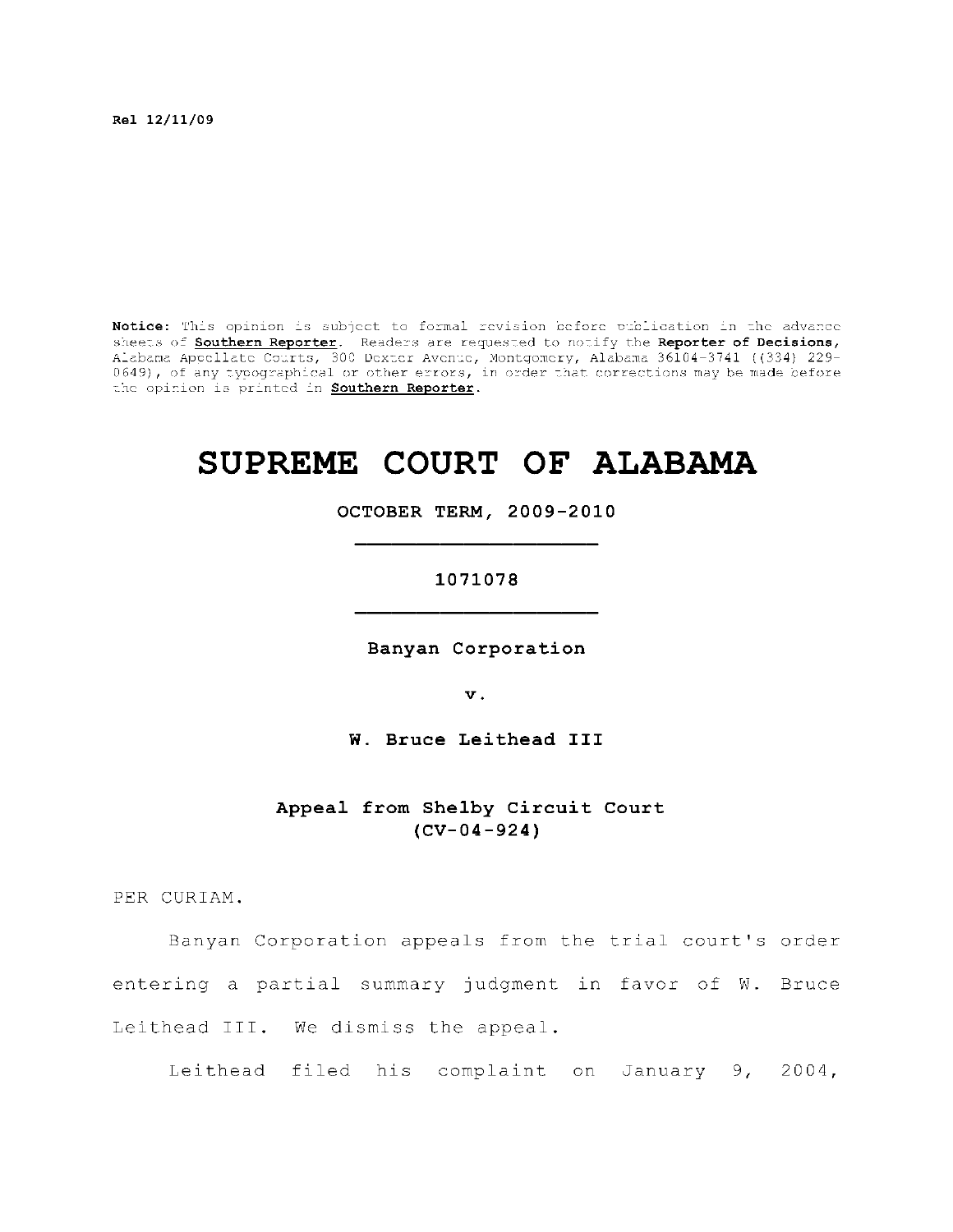asserting against Banyan and DoubleCase Corporation, a wholly owned subsidiary of Banyan, claims of negligence and breach of his employment contract with DoubleCase. Leithead alleged that Banyan had denied him certain benefits, compensation, and stock options to which he says he was entitled under the employment contract. On March 15, 2004, Leithead filed an amended complaint, asserting additional claims of fraudulent misrepresentation and fraudulent suppression against Banyan and DoubleCase.

On October 26, 2007, Leithead filed a motion for a partial summary judgment on his breach-of-contract claim. In his motion, Leithead argued that the corporate veil should be pierced as to DoubleCase and that Banyan should be held liable for DoubleCase's breach of Leithead's employment contract. Leithead alleged that Banyan controlled DoubleCase to the extent that DoubleCase became a mere instrumentality or alter ego of Banyan and, alternatively, that Banyan was a party to and breached Leithead's employment contract. In its order, the trial court stated that it was granting Leithead's motion for a partial summary judgment on both alternative grounds:

"1. With respect to the equitable doctrine of 'piercing the corporate veil,' the court finds

2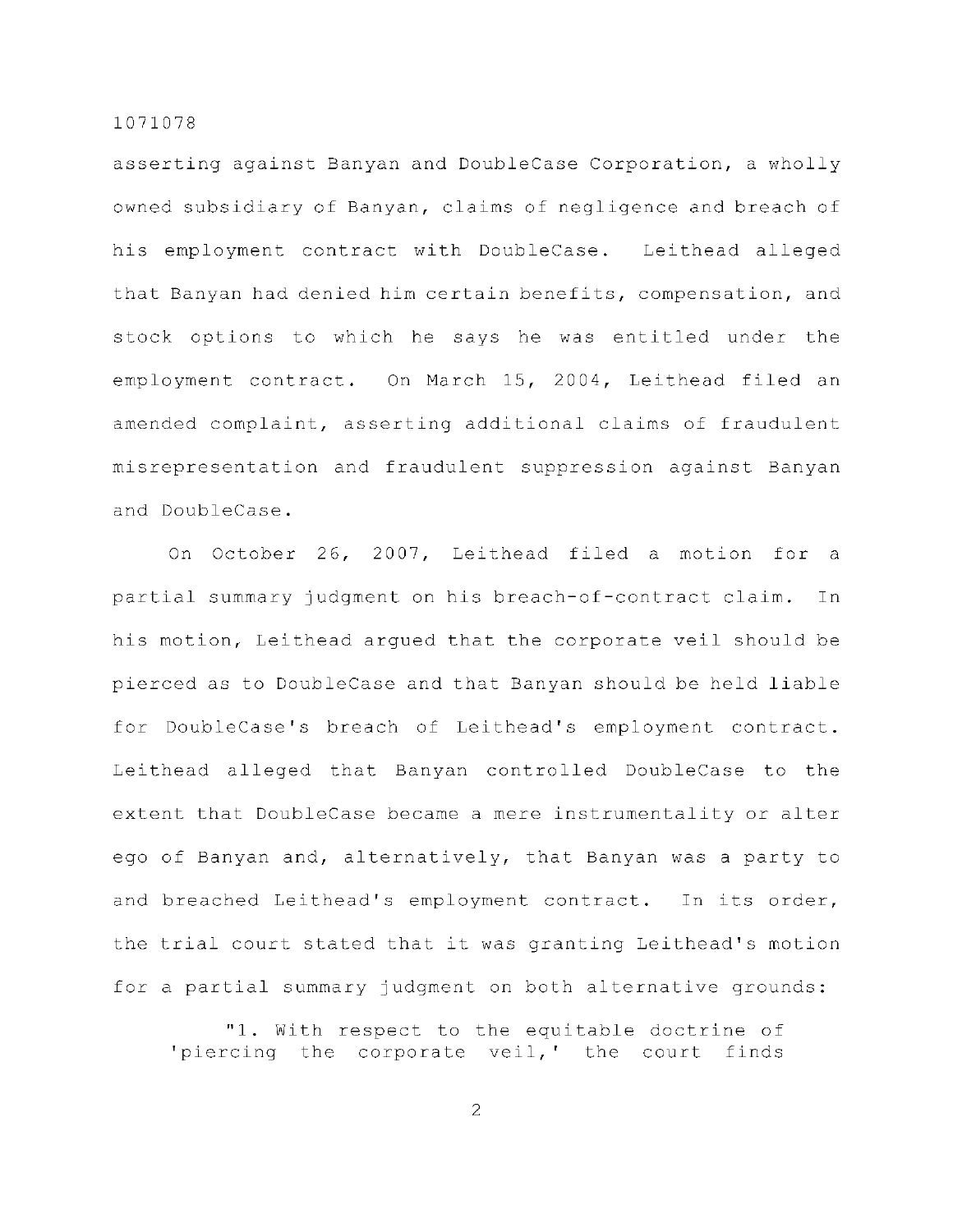overwhelming, undisputed evidence that there was little or no effort on the part of either Banyan Corporation or DoubleCase Corporation to maintain separate corporate formalities. To the contrary, the evidence is undisputed that DoubleCase had no independent, formal management or financial structure, and that the principals of Banyan operated DoubleCase out of their back pocket. The evidentiary record is replete with circumstance after circumstance in which Banyan completely disregarded the existence of DoubleCase as a separate corporate entity. As a result of the domination and control of DoubleCase by Banyan, combined with the total lack of effort on the part of these companies to maintain even a modicum of corporate formality, DoubleCase existed in name only. When viewed in the light most favorable to [Banyan and DoubleCase], the overwhelming evidence is that DoubleCase was the mere instrumentality and/or alter ego of Banyan.

"The court finds that there exist no genuine issues of material fact, and that [Leithead] is entitled to judgment as matter of law on his equitable claim. [Leithead's] Motion for Partial Summary Judgment is due to be, and it hereby is, GRANTED. It is the judgment of this court that no corporate shield exists between Defendants Banyan Corporation and DoubleCase Corporation. As DoubleCase Corporation is the mere instrumentality and/or alter ego of Banyan Corporation, any liability for a breach of duty or obligation on the part of DoubleCase shall be borne by Banyan.

"2. With respect to [Leithead's] contention that Defendant Banyan Corporation was a direct party to the contract made the basis of [Leithead's] suit, the court finds that by [Banyan's and DoubleCase's] testimony, and as signified on the face of the document itself, Defendant Banyan intentionally made itself a party to the contract. Banyan acknowledged the existence of the contract and its obligations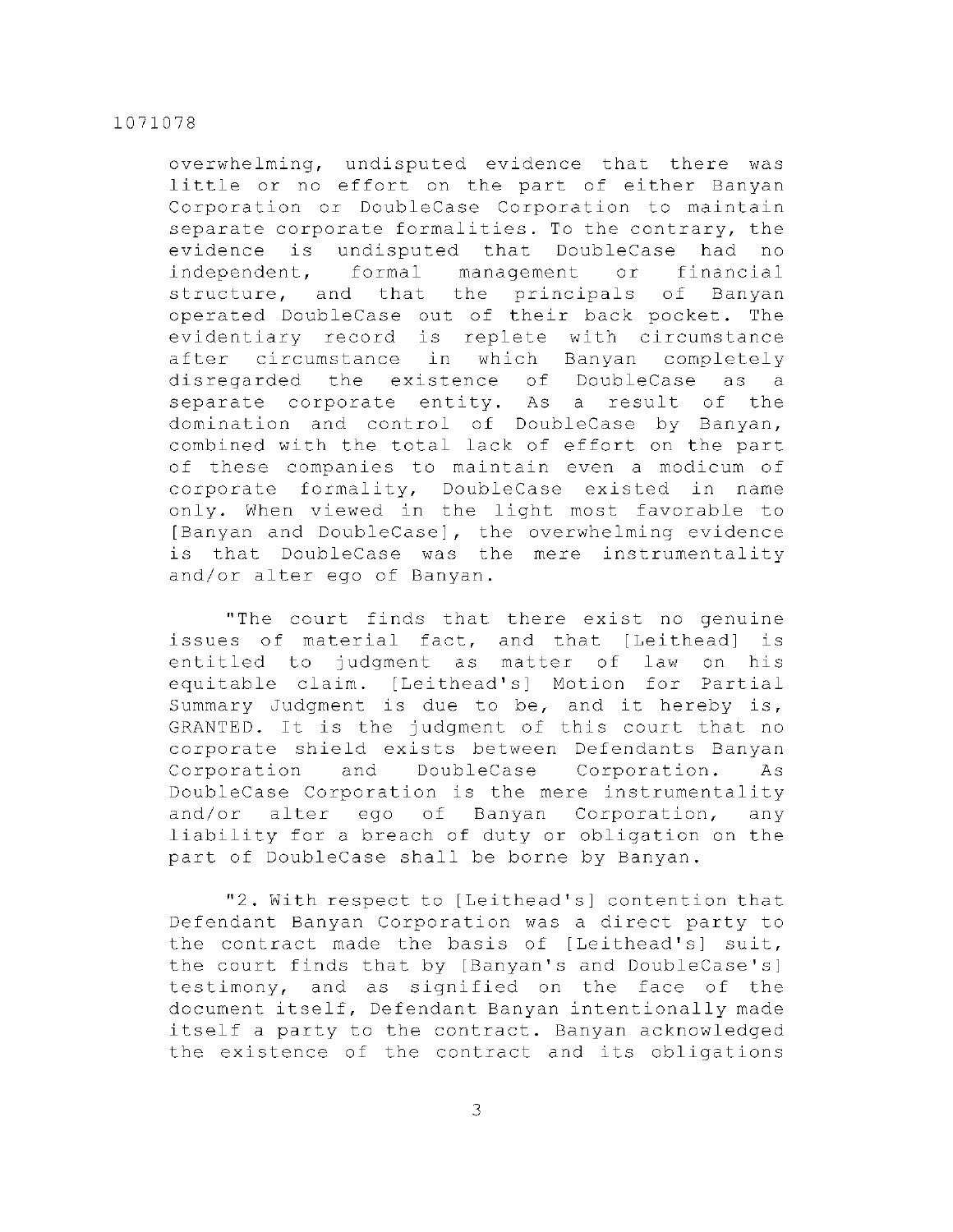thereunder in its 10-K filings. When viewed in the light most favorable to [Banyan], the court finds that there exist no genuine issues of material fact, and that as a matter of law, [Leithead's] Motion for Partial Summary Judgment is due to be, and it hereby is, GRANTED. Banyan Corporation is adjudged to be a signatory and party to the contract made the basis of this suit. As such, Banyan Corporation shall be liable for any breach of said contract as may be determined by the jury.

"3. With respect to [Leithead's] allegations concerning [Banyan's and DoubleCase's] breach of contract and the damages resulting therefrom, the court finds that there exist genuine issues of material fact which render summary judgment inappropriate. [Leithead's] Motion for Partial Summary Judgment with respect to [Banyan's and DoubleCase's] breach of contract is hereby DENIED.

"4. Based upon the foregoing, the court finds that the Motion for Summary Judgment by Defendant Banyan Corporation is due to be, and it hereby is, DENIED.

"5. The Court expressly directs entry of this judgment pursuant to A[la]. R. Civ. P. Rule  $54(b)$ , as the Court has determined that there is no just reason for delay in the entry of a final judgment as to the issues addressed in paragraphs  $1.$  and  $2.$ above. "

The trial court's order does not ultimately dispose of the breach-of-contract claim. Banyan appeals.

On appeal, Banyan arques that there are genuine issues of material fact concerning the trial court's decision that the corporate veil as to DoubleCase be pierced, thereby holding

4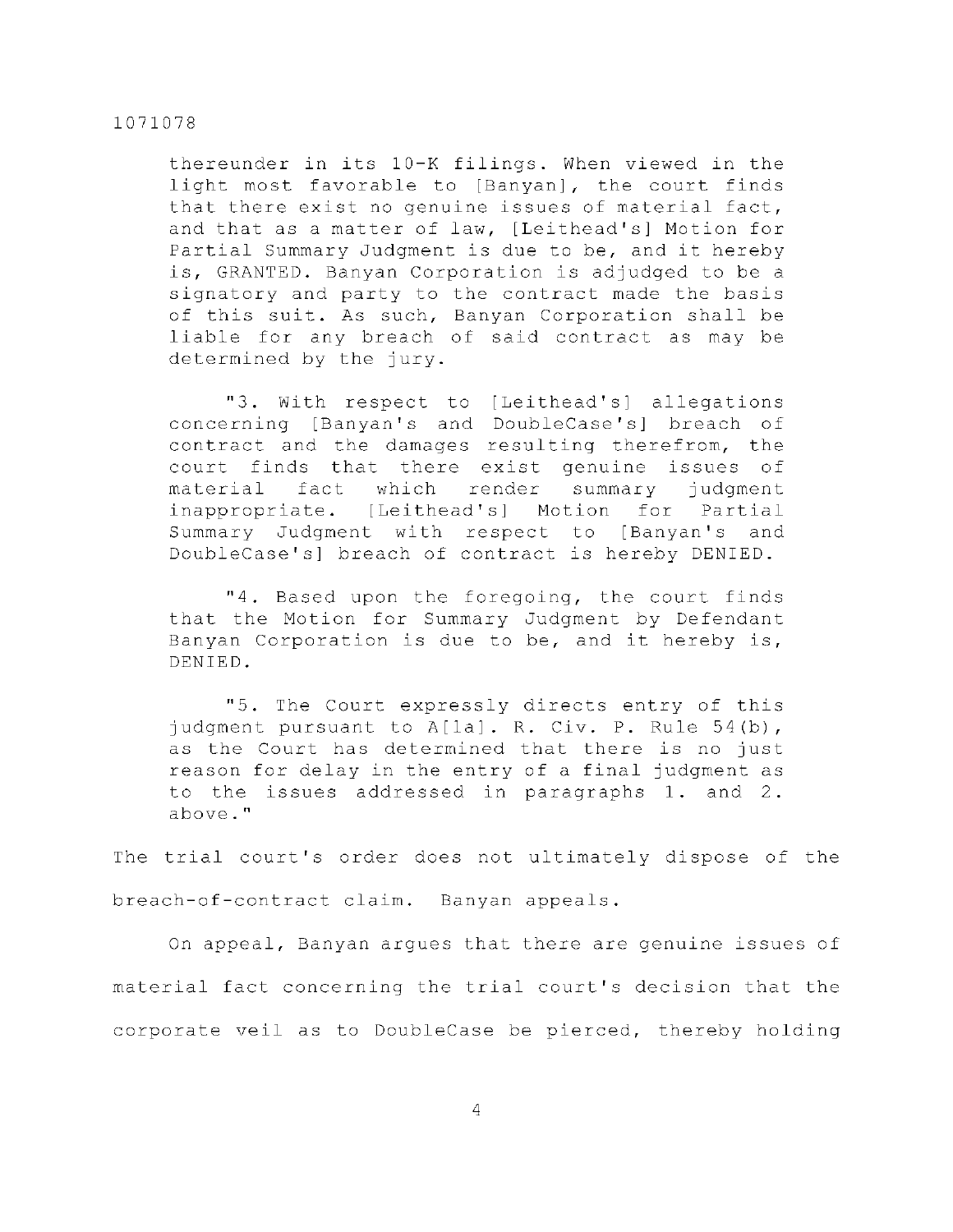Banyan liable for any damages Leithead suffered as a result of DoubleCase's breach of his employment contract and, alternatively, that Banyan was a party to Leithead's employment contract and thus is liable for any breach of that contract. Before we can address Banyan's arguments, however, it is necessary to determine whether this Court has jurisdiction to hear Banyan's appeal.

In our recent case of North Alabama Electric Cooperative v. New Hope Telephone Cooperative, 7 So. 3d 342, 344-45 (Ala. 2008), this Court stated:

"It is incumbent upon this Court to ensure that it has jurisdiction to hear the appeal.

"'"As this court has said many times previously, a final judgment is necessary to give jurisdiction to this court on an appeal, and it cannot be waived by the parties. ..."

 $\mathbb{R}^+$  . . . .

"'When it is determined that an order appealed from is not a final judgment, it is the duty of the Court to dismiss the appeal ex mero motu.'

" Powell v. Republic Nat'l Life Ins. Co., 293 Ala. 101, 102, 300 So. 2d 359, 360 (1974) (quoting McGowin Investment Co. v. Johnstone, 291 Ala. 714, 715, 287 So. 2d 835, 836 (1973)) .

"'Ordinarily, an appeal can be brought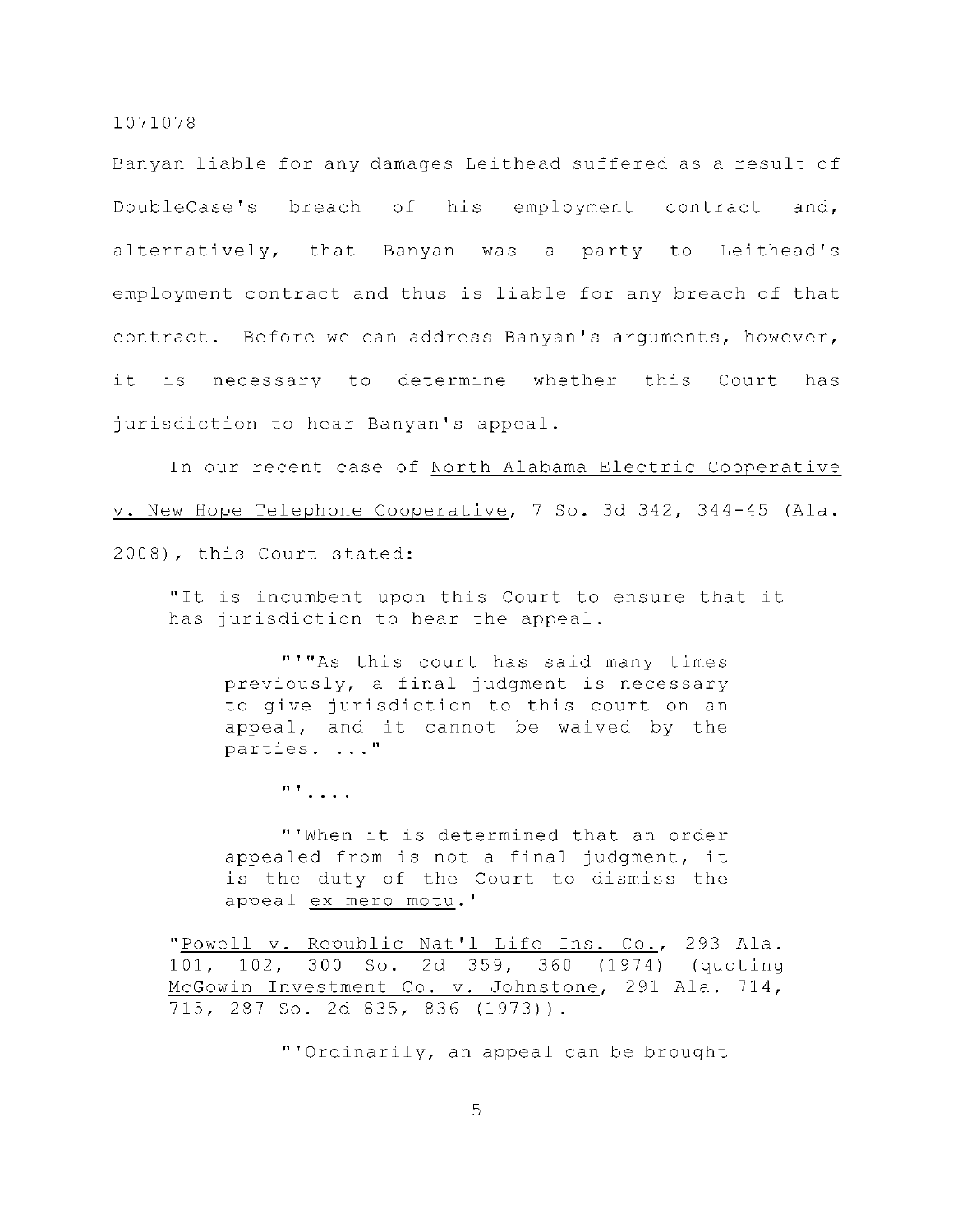only from a final judgment. Ala. Code 1975,  $$12-22-2.$  If a case involves multiple claims or multiple parties, an order is generally not final unless it disposes of all claims as to all parties. Rule  $54(b)$ , Ala. R. Civ. P. However, when an action contains more than one claim for relief, Rule  $54(b)$  allows the court to direct the entry of a final judgment as to one or more of the claims, if it makes the express determination that there is no just reason for delay.'

"Grantham v. Vanderzyl, 802 So. 2d 1077, 1079-80  $(A1a. 2001).$ 

Further, in Haynes v. Alfa Financial Corp., 730 So. 2d 178,

181 (Ala. 1999), this Court held:

"Pursuant to Rule  $54(b)$ , [Ala. R. Civ. P.,] a trial court may direct 'the entry of a final judgment as to one or more but fewer than all of the claims or parties.' But Rule 54(b) makes an order final  $-$ - and therefore appealable  $-$ - 'only where the trial court "has completely disposed of one of a number of claims, or one of multiple parties."' Tanner v. Alabama Power Co., 617 So. 2d 656, 656 (Ala. 1993) (quoting Committee Comments on the 1973 adoption of Rule  $54(b)$ ) (emphasis added in Tanner). In other words, for a Rule  $54(b)$  certification of finality to be effective, it must fully adjudicate at least one claim or fully dispose of the claims as they relate to at least one party."

In the present case, it is undisputed that the order from which this appeal was taken did not completely dispose of any of the substantive claims in this case, nor did the order fully dispose of the claims as they relate to at least one